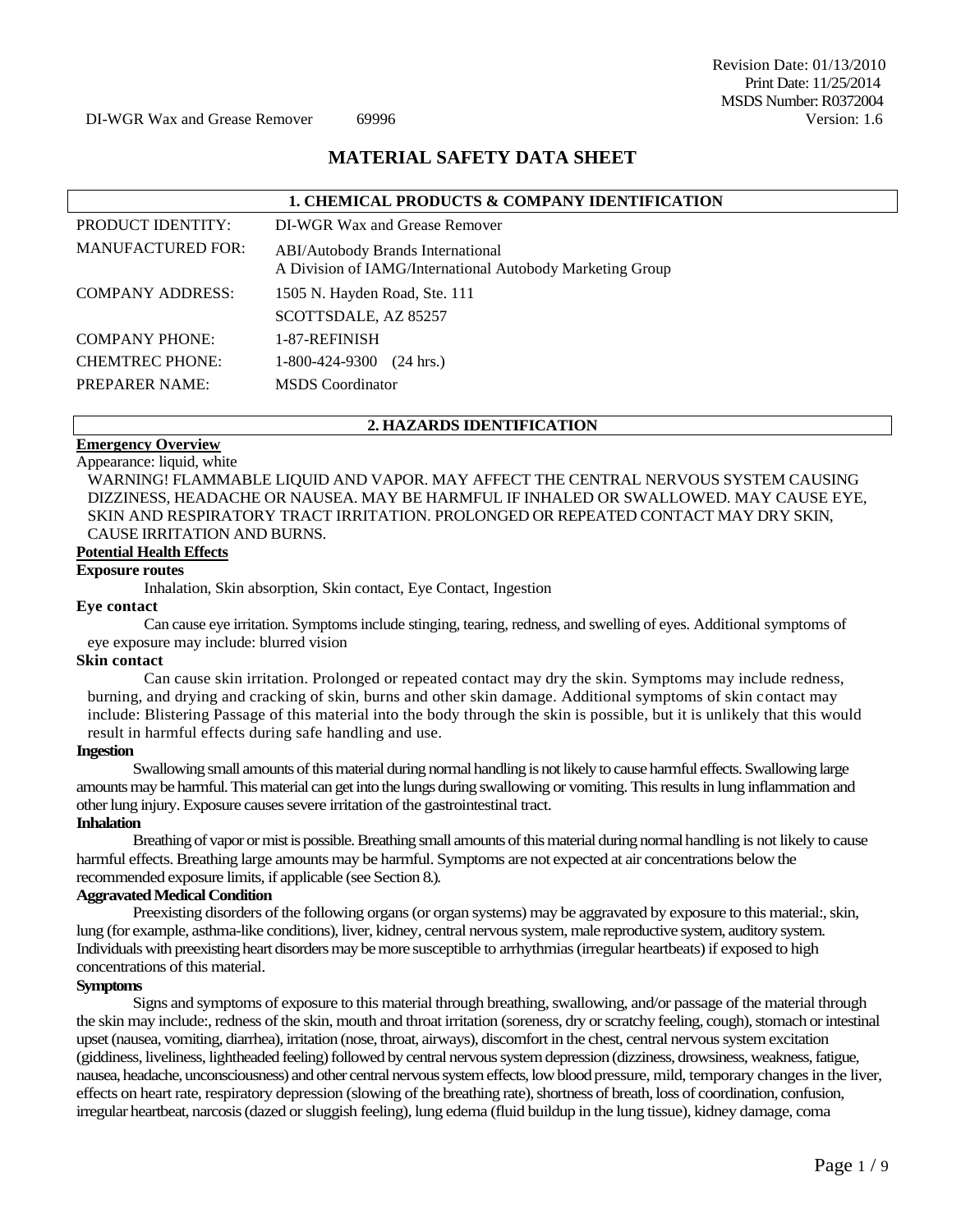#### **Target Organs**

Breathing isopropanol vapors has caused damage to the lining of the middle ear in experimental animals. The relevance of this finding to humans is uncertain., Overexposure to this material (or its components) has been suggested as a cause of the following effects in laboratory animals:, testis damage, kidney damage, liver damage, effects on hearing, Overexposure to this material (or its components) has been suggested as a cause of the following effects in humans:, central nervous system effects

#### **Carcinogenicity**

Ethylbenzene has been shown to cause cancer in laboratory animals. The relevance of this finding to humans is uncertain. The International Agency for Research on Cancer (IARC) has classified ethylbenzene as a possible human carcinogen.

# **Reproductive hazard**

This material (or a component) has been shown to cause birth defects in laboratory animal studies. Harm to the fetus occurs only at exposure levels that harm the pregnant animal. The relevance of these findings to humans is uncertain.

| 3. COMPOSITION/INFORMATION ON INGREDIENTS |                |                      |  |
|-------------------------------------------|----------------|----------------------|--|
| <b>Hazardous Components</b>               | CAS-No.        | <b>Concentration</b> |  |
| SOLVENT NAPHTHA (PETROLEUM), LIGHT        | 64742-89-8     | $>= 80 - 90\%$       |  |
| <b>ALIPHATIC</b>                          |                |                      |  |
| <b>ISOPROPANOL</b>                        | $67 - 63 - 0$  | $\geq 5 - 10\%$      |  |
| <b>XYLENE</b>                             | 1330-20-7      | $\geq 5 - 10\%$      |  |
| ETHYL BENZENE                             | $100 - 41 - 4$ | $>=1.5 - 5\%$        |  |
|                                           |                |                      |  |

# **4. FIRST AID MEASURES**

#### **Eyes**

If symptoms develop, immediately move individual away from exposure and into fresh air.

Flush eyes gently with water for at least 15 minutes while holding eyelids apart; seek immediate medical attention. **Skin**

# Remove contaminated clothing. Flush exposed area with large amounts of water. If skin is damaged, seek immediate medical attention. If skin is not damaged and symptoms persist, seek medical attention. Launder clothing before reuse.

#### **Ingestion**

Seek medical attention. If individual is drowsy or unconscious, do not give anything by mouth; place individual on the left side with the head down. Contact a physician, medical facility, or poison control center for advice about whether to induce vomiting. If possible, do not leave individual unattended.

#### **Inhalation**

If symptoms develop, move individual away from exposure and into fresh air. If symptoms persist, seek medical attention. If breathing is difficult, administer oxygen. Keep person warm and quiet; seek immediate medical attention. **Notes to physician** 

**Hazards:** Inhalation of high concentrations of this material, as could occur in enclosed spaces or during deliberate abuse, may be associated with cardiac arrhythmias. Sympathomimetic drugs may initiate cardiac arrhythmias in persons exposed to this material. This material is an aspiration hazard. Potential danger from aspiration must be weighed against possible oral toxicity (See Section 2 - Swallowing) when deciding whether to induce vomiting. Administration of high doses of isopropanol in combination with known hepatotoxic chemicals resulted in enhanced liver toxicity in experimental animals.

**Treatment:** No information available.

# **5. FIRE-FIGHTING MEASURES**

#### **Suitable extinguishing media**

# Water mist, Carbon dioxide (CO2), Dry chemical

#### **Hazardous combustion products**

May form:, carbon dioxide and carbon monoxide, various hydrocarbons

# **Precautions for fire-fighting**

Material is volatile and readily gives off vapors which may travel along the ground or be moved by ventilation and ignited by pilot lights, flames, sparks, heaters, smoking, electric motors, static discharge or other ignition sources at locations near the material handling point. Never use welding or cutting torch on or near drum (even empty) because product (even just residue) can ignite explosively. Wear full firefighting turn-out gear (full Bunker gear), and respiratory protection (SCBA).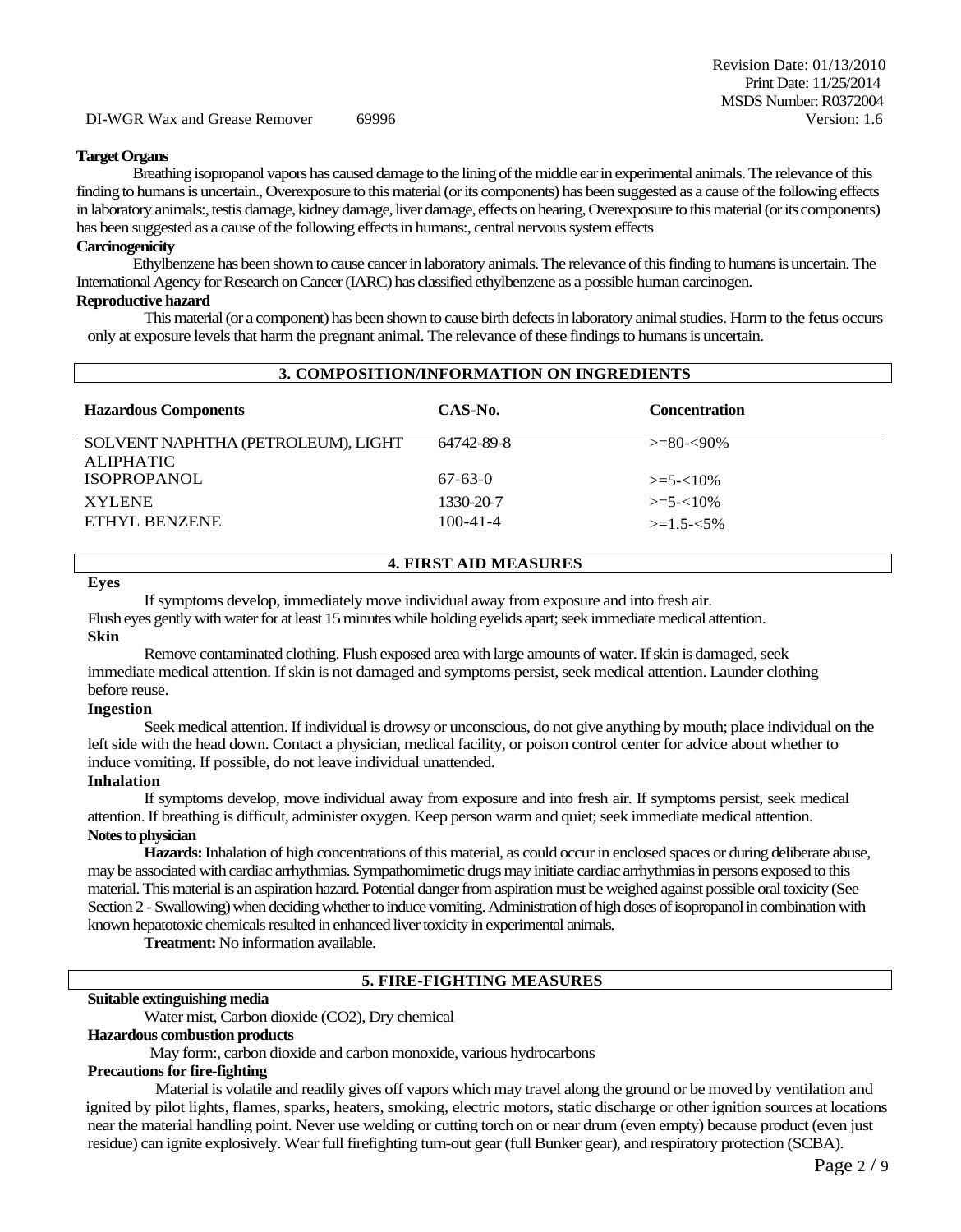# **6. ACCIDENTAL RELEASE MEASURES**

#### **Personal precautions**

For personal protection see section 8. Persons not wearing protective equipment should be excluded from area of spill until clean-up has been completed. Eliminate all ignition sources (flares, flames including pilot lights, electrical sparks).

Eliminate all sources of ignition such as flares, flames (including pilot lights), and electrical sparks. Persons not wearing proper personal protective equipment should be excluded from area of spill.

### **Environmental precautions**

Prevent run-off to sewers, streams or other bodies of water. If run-off occurs, notify proper authorities as required, that a spill has occurred.

#### **Methods for cleaning up**

Absorb liquid on vermiculite, floor absorbent or other absorbent material.

# **7. HANDLING AND STORAGE**

#### **Handling**

Containers of this material may be hazardous when emptied. Since emptied containers retain product residues (vapor, liquid, and/or solid), all hazard precautions given in the data sheet must be observed. Avoid prolonged or frequently repeated skin contact with this material. Skin contact can be minimized by wearing impervious protective gloves. As with all products of this nature, good personal hygiene is essential. Hands and other exposed areas should be washed thoroughly with soap and water after contact, especially before eating and/or smoking. Regular laundering of contaminated clothing is essential to reduce indirect skin contact with this material. Static ignition hazard can result from handling and use. Electrically bond and ground all containers, personnel and equipment before transfer or use of material. Special precautions may be necessary to dissipate static electricity for nonconductive containers. Use proper bonding and grounding during product transfer as described in National Fire Protection Association document NFPA 77. Hydrocarbon solvents are basically nonconductors of electricity and can become electrostatically charged during mixing, filtering or pumping at high flow rates. If this charge reaches a sufficiently high level, sparks can form that may ignite the vapors of flammable liquids. Warning. Sudden release of hot organic chemical vapors or mists from process equipment operating at elevated temperature and pressure, or sudden ingress of airinto vacuum equipment, may result in ignitions without the presence of obvious ignition sources. Published "autoignition" or "ignition" temperature values cannot be treated as safe operating temperatures in chemical processes without analysis of the actual process conditions. Any use of this product in elevated temperature processes should be thoroughly evaluated to establish and maintain safe operating conditions. **Storage**

Do not store near extreme heat, open flame, or sources of ignition.

| <b>8. EXPOSURE CONTROLS/PERSONAL PROTECTION</b> |                                    |                      |  |
|-------------------------------------------------|------------------------------------|----------------------|--|
| <b>Exposure Guidelines</b>                      |                                    |                      |  |
| <b>ISOPROPANOL</b>                              | $67 - 63 - 0$                      |                      |  |
| <b>NIOSH</b>                                    | Recommended exposure limit (REL):  | $400$ ppm            |  |
|                                                 | Recommended exposure limit (REL):  | 980 mg/m3            |  |
| <b>NIOSH</b>                                    | Short term exposure limit          | $500$ ppm            |  |
| <b>NIOSH</b>                                    | Short term exposure limit          | $1,225 \text{ mg/m}$ |  |
| <b>OSHAZ1</b>                                   | Permissible exposure limit         | $400$ ppm            |  |
| <b>OSHAZ1</b>                                   | Permissible exposure limit         | 980 mg/m3            |  |
| <b>ACGIH</b>                                    | time weighted average              | $200$ ppm            |  |
| <b>ACGIH</b>                                    | Short term exposure limit          | $400$ ppm            |  |
|                                                 |                                    |                      |  |
| <b>XYLENE</b>                                   | 1330-20-7                          |                      |  |
| <b>ACGIH</b>                                    | time weighted average              | $100$ ppm            |  |
| <b>ACGIH</b>                                    | Short term exposure limit          | $150$ ppm            |  |
| <b>OSHAZ1</b>                                   | Permissible exposure limit         | $100$ ppm            |  |
| <b>OSHAZ1</b>                                   | Permissible exposure limit         | $435 \text{ mg/m}$   |  |
| <b>NIOSH</b>                                    | Recommended exposure limit (REL) : | 100 ppm              |  |
| <b>NIOSH</b>                                    | Recommended exposure limit (REL):  | $435 \text{ mg/m}$   |  |
| <b>NIOSH</b>                                    | Short term exposure limit          | $150$ ppm            |  |
| <b>NIOSH</b>                                    | Short term exposure limit          | $655 \text{ mg/m}$   |  |
|                                                 |                                    |                      |  |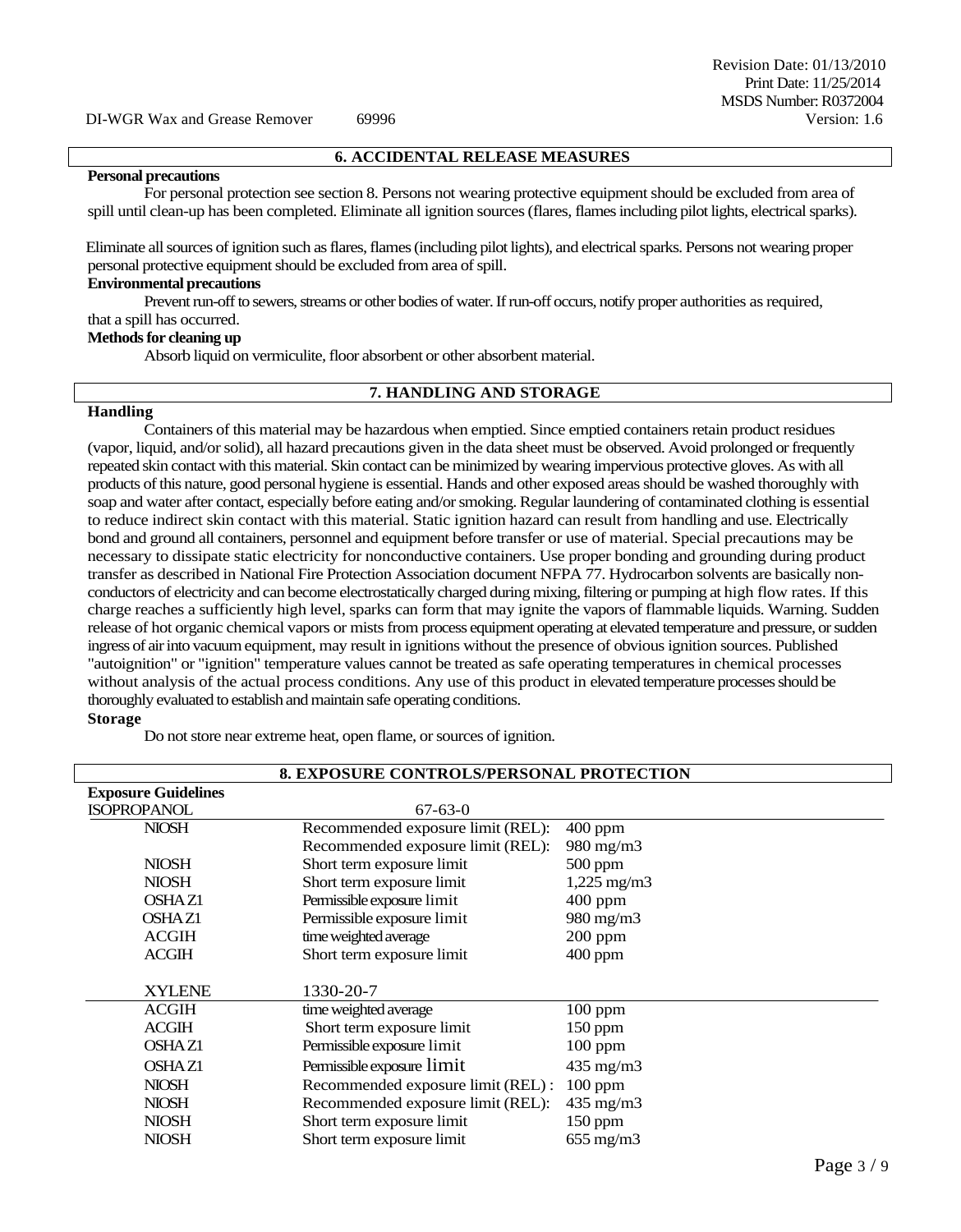DI-WGR Wax and Grease Remover 69996

| ETHYL BENZENE | $100 - 41 - 4$                    |                    |
|---------------|-----------------------------------|--------------------|
| <b>ACGIH</b>  | time weighted average             | $100$ ppm          |
| <b>ACGIH</b>  | Short term exposure limit         | $125$ ppm          |
| <b>NIOSH</b>  | Recommended exposure limit (REL): | $100$ ppm          |
| <b>NIOSH</b>  | Recommended exposure limit (REL): | $435 \text{ mg/m}$ |
|               |                                   |                    |
| <b>NIOSH</b>  | Short term exposure limit         | $125$ ppm          |
| <b>NIOSH</b>  | Short term exposure limit         | $545 \text{ mg/m}$ |
| OSHAZ1        | Permissible exposure limit        | $100$ ppm          |
| <b>OSHAZ1</b> | Permissible exposure limit        | $435 \text{ mg/m}$ |

#### **General advice**

These recommendations provide general guidance for handling this product. Personal protective equipment should be selected for individual applications and should consider factors which affect exposure potential, such as handling practices, chemical concentrations and ventilation. It is ultimately the responsibility of the employer to follow regulatory guidelines established by local authorities.

# **Exposure controls**

Provide sufficient mechanical (general and/or local exhaust) ventilation to maintain exposure below TLV(s).

# **Eye protection**

Chemical splash goggles in compliance with OSHA regulations are advised; however, OSHA regulations also permit other type safety glasses. Consult your safety representative.

#### **Skin and body protection**

Wear resistant gloves (consult your safety equipment supplier). To prevent repeated or prolonged skin contact, wear impervious clothing and boots.

#### **Respiratory protection**

If workplace exposure limit(s) of product or any component is exceeded (see exposure guidelines), a NIOSH-approved air supplied respirator is advised in absence of proper environmental control. OSHA regulations also permit other NIOSH respirators (negative pressure type) under specified conditions (see your industrial hygienist). Engineering or administrative controls should be implemented to reduce exposure.

| <b>Physical state</b><br>liquid                                                       |  |
|---------------------------------------------------------------------------------------|--|
|                                                                                       |  |
| Form<br>No data                                                                       |  |
| <b>Color</b><br>white                                                                 |  |
| Odor<br>No data                                                                       |  |
| <b>Boiling point/boiling range</b><br>82.50 °C $\omega$ 1,013.23 hPa Calculated Phase |  |
| Transition Liquid/Gas                                                                 |  |
| No data<br>pH                                                                         |  |
| <b>Flash point</b><br>10.00 $\mathrm{C}$ Tag closed cup                               |  |
| <b>Evaporation rate</b><br>1 (Ethyl Ether)                                            |  |
| Lower explosion limit/Upper explosion limit<br>$1\%$ (V) / 12 % (V)                   |  |
| 8.250 mmHg $@$ 68.00 °F<br>Vapor pressure                                             |  |
| <b>Vapor density</b><br>$(>) 1 (AIR=1)$                                               |  |
| 0.753 g/cm3 @ 68.00 °F / 20.00 °C<br><b>Density</b>                                   |  |
| 6.27 lb/gal @ 68.00 °F / 20.00 °C                                                     |  |
| No data<br><b>Solubility</b>                                                          |  |
| <b>Partition coefficient: n-octanol/water</b><br>No data                              |  |
| log Pow<br>no data available                                                          |  |
| <b>Autoignition temperature</b><br>No data                                            |  |

### **10. STABILITY AND REACTIVITY**

| <b>Stability</b>           |
|----------------------------|
| Stable.                    |
| <b>Conditions to avoid</b> |
| None known.                |
|                            |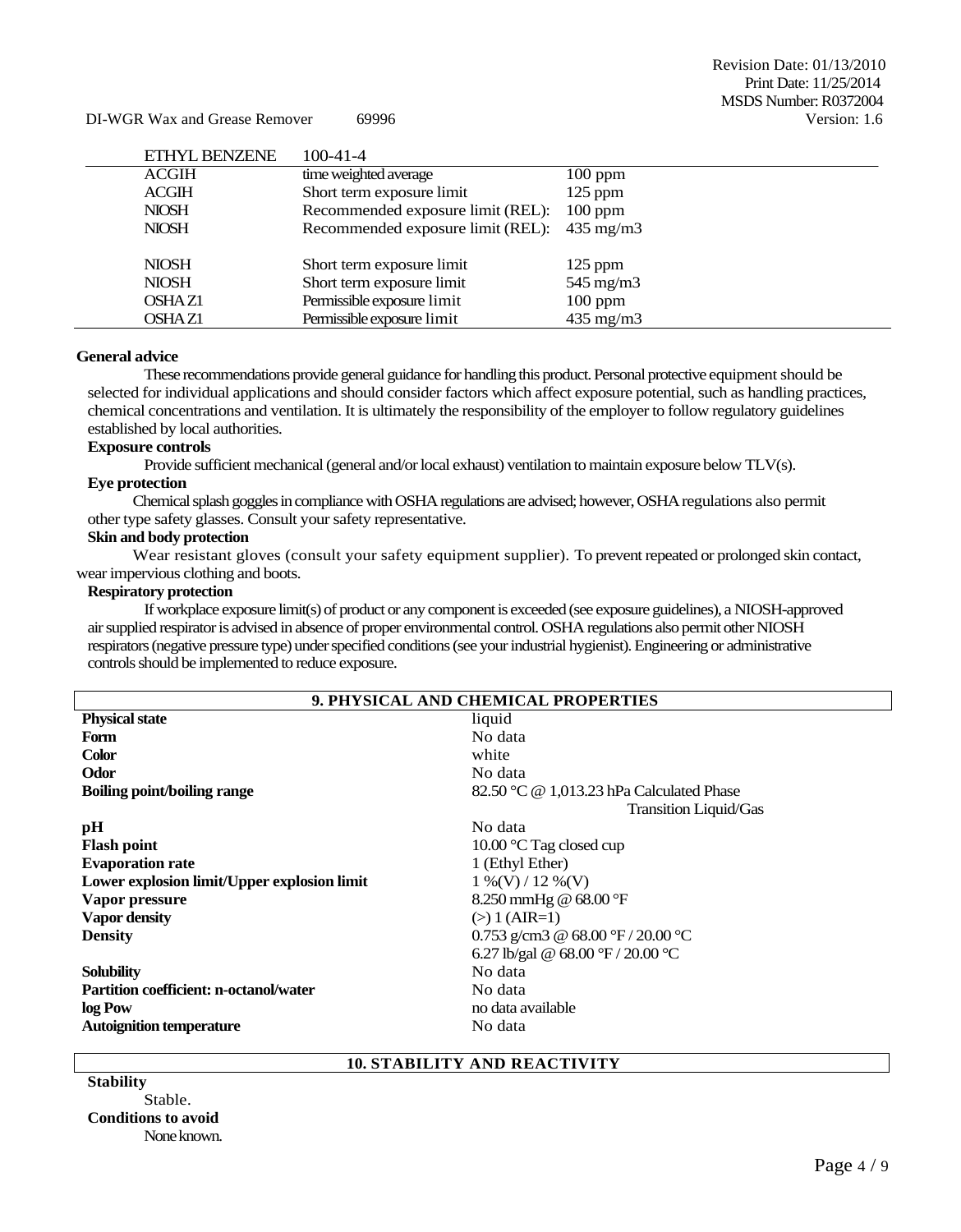DI-WGR Wax and Grease Remover 69996

#### **Incompatible products**

Avoid contact with:, acetaldehyde, acids, Chlorine, Ethylene oxide, isocyanates, strong oxidizing agents, Do not use with aluminum equipment at temperatures above 120 degrees F.

# **Hazardous decomposition products**

May form:, carbon dioxide and carbon monoxide, various hydrocarbons

#### **Hazardous reactions**

Product will not undergo hazardous polymerization.

### **Thermal decomposition**

No data

# **11. TOXICOLOGICAL INFORMATION**

| <b>Acute oral toxicity</b>         |                                   |
|------------------------------------|-----------------------------------|
| SOLVENT NAPHTHA (PETROLEUM), LIGHT |                                   |
| ALIPHATIC:                         | LD 50 Rat: $> 8,000$ mg/kg        |
| ISOPROPANOL:                       | LD 50 Rat: 4,700 - 5,800 mg/kg    |
| XYLENE:                            | LD 50 Rat: 4,300 mg/kg            |
| <b>ETHYL BENZENE:</b>              | LD 50 Rat: 3,500 mg/kg            |
| <b>Acute inhalation toxicity</b>   |                                   |
| SOLVENT NAPHTHA (PETROLEUM), LIGHT |                                   |
| ALIPHATIC:                         | LC 50 Rat: 3400 ppm, 4 h          |
| ISOPROPANOL:                       | LC 50 Rat: 16000 ppm, 4 h         |
| <b>XYLENE:</b>                     | no data available                 |
| <b>ETHYL BENZENE:</b>              | LC Lo Rat: $4000$ ppm, $4 h$      |
| <b>Acute dermal toxicity</b>       |                                   |
| SOLVENT NAPHTHA (PETROLEUM), LIGHT |                                   |
| ALIPHATIC:                         | LD 50 Rat: $> 4,000$ mg/kg        |
| ISOPROPANOL:                       | LD 50 Rabbit: 5,030 - 7,900 mg/kg |
| XYLENE:                            | LD 50 Rabbit: $(>)$ 2,000 mg/kg   |
|                                    |                                   |

ETHYL BENZENE: LD 50 Rabbit: 17,800 mg/kg

23.53 - 29.97 mg/l Method: Static **Mortality** 

# **12. ECOLOGICAL INFORMATION Biodegradability** SOLVENT NAPHTHA (PETROLEUM), LIGHT ALIPHATIC: no data available ISOPROPANOL: no data available no data available XYLENE:<br>
ETHYL BENZENE:<br>
in data available<br>
in data available<br>
in data available ETHYL BENZENE: **Bioaccumulation** SOLVENT NAPHTHA (PETROLEUM), LIGHT ALIPHATIC: no data available<br>ISOPROPANOL: no data available ISOPROPANOL: XYLENE:<br>
ETHYL BENZENE:<br>
no data available<br>
no data available<br>
no data available ETHYL BENZENE: **Ecotoxicity effects Toxicity to fish** SOLVENT NAPHTHA (PETROLEUM), LIGHT ALIPHATIC: no data available ISOPROPANOL: 96 h LC 50 Fathead minnow (Pimephales promelas): 5,770.00 - 7,450.00 mg/l Method: Flow through **Mortality** XYLENE: 96 h LC 50 Fathead minnow (Pimephales promelas):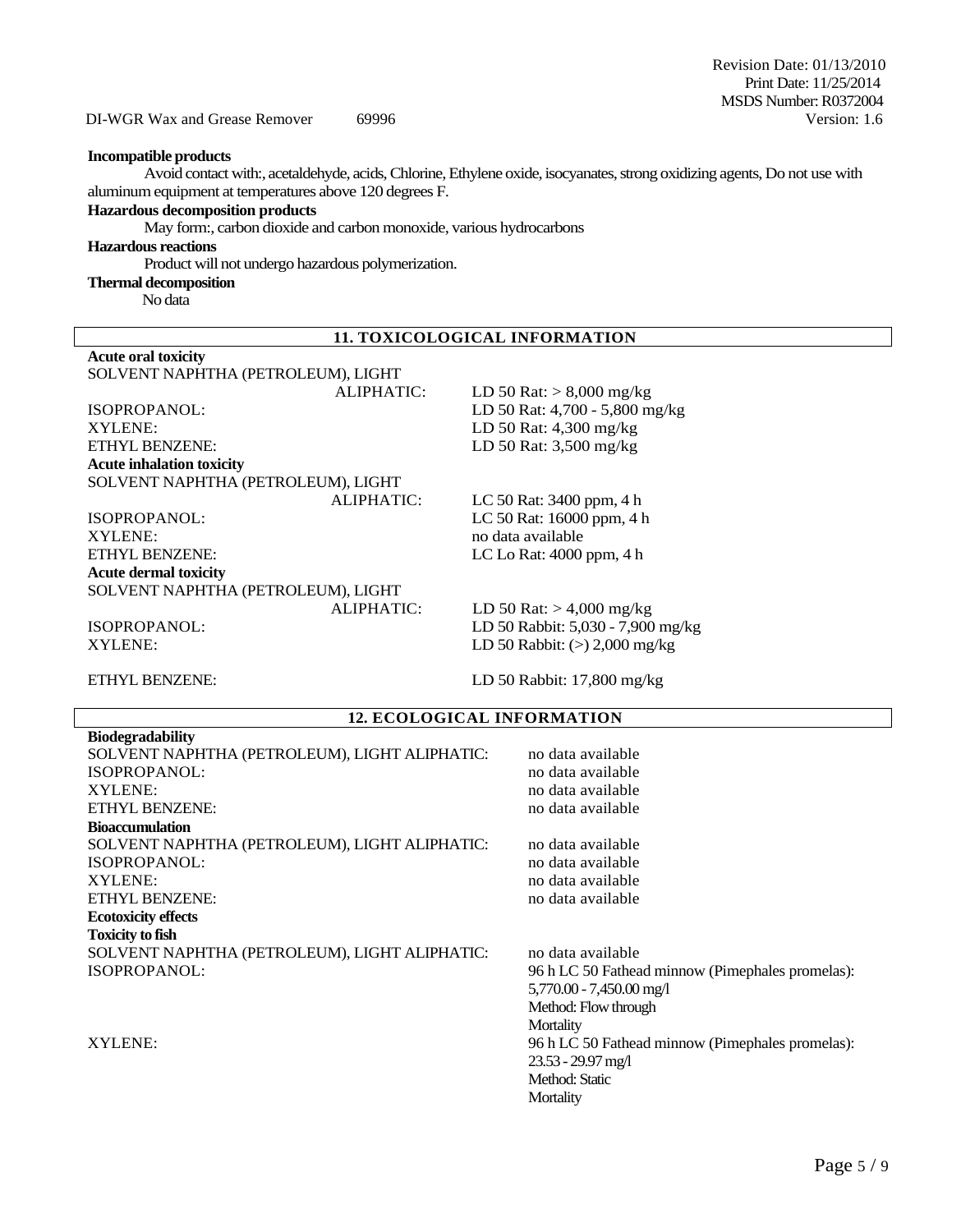MSDS Number: R0372004 DI-WGR Wax and Grease Remover 69996 Version: 1.6 ETHYL BENZENE: 96 h static test LC 50 Fathead minnow (Pimephales promelas): 9.10 - 15.60 mg/l Mortality96 h Renewal LC 50 Rainbow trout, donaldson trout (Oncorhynchus mykiss): 4.20 mg/l **Mortality Toxicity to daphnia and other aquatic invertebrates.** SOLVENT NAPHTHA (PETROLEUM), LIGHT ALIPHATIC: no data available<br>ISOPROPANOL: 24 h static test LC 24 h static test LC 50 Water flea (Daphnia magna): > 10,000.00 mg/l Method: Static Mortality XYLENE: 24 h LC 50 Water flea (Daphnia magna): > 100.00 - < 1,000.00 g/l Method:Static **Mortality** ETHYL BENZENE: 48 h static test EC 50 Water flea (Daphnia magna): 1.37 -4.40 mg/l Intoxication **Toxicity to algae** SOLVENT NAPHTHA (PETROLEUM), LIGHT ALIPHATIC: no data available<br>ISOPROPANOL: no data available ISOPROPANOL: XYLENE: no data available ETHYL BENZENE: 96 h Growth inhibition Pseudokirchneriella subcapitata (green algae): 3.60 mg/l **Toxicity to bacteria** SOLVENT NAPHTHA (PETROLEUM), LIGHT ALIPHATIC: no data available ISOPROPANOL: no data available no data available XYLENE: no data available ETHYL BENZENE: no data available **Biochemical Oxygen Demand (BOD)** SOLVENT NAPHTHA (PETROLEUM), LIGHT ALIPHATIC: no data available ISOPROPANOL: no data available no data available XYLENE: no data available ETHYL BENZENE: no data available **Chemical Oxygen Demand (COD)** SOLVENT NAPHTHA (PETROLEUM), LIGHT ALIPHATIC: no data available ISOPROPANOL: no data available no data available XYLENE:<br>
FITHYL RENZENE:<br>
FITHYL RENZENE:<br>  $\frac{1}{2}$  available ETHYL BENZENE: **Additional ecological information** SOLVENT NAPHTHA (PETROLEUM), LIGHT ALIPHATIC: no data available ISOPROPANOL: no data available no data available XYLENE: no data available ETHYL BENZENE: no data available

# **13. DISPOSAL CONSIDERATIONS**

#### **Waste disposal methods**

Dispose of in accordance with all applicable local, state and federal regulations. Do not discharge effluent containing this product into lakes, streams, ponds or estuaries, oceans, or other waters unless in accordance with the requirements of a National Pollutant Discharge Elimination System (NPDES) permit, and the permitting authority has been notified in writing prior to discharge. Do not discharge effluent containing this product to sewer systems without previously notifying the local sewage treatment plant authority. For guidance, contact your State Water Board or Regional Office of the EPA.

Revision Date: 01/13/2010 Print Date: 11/25/2014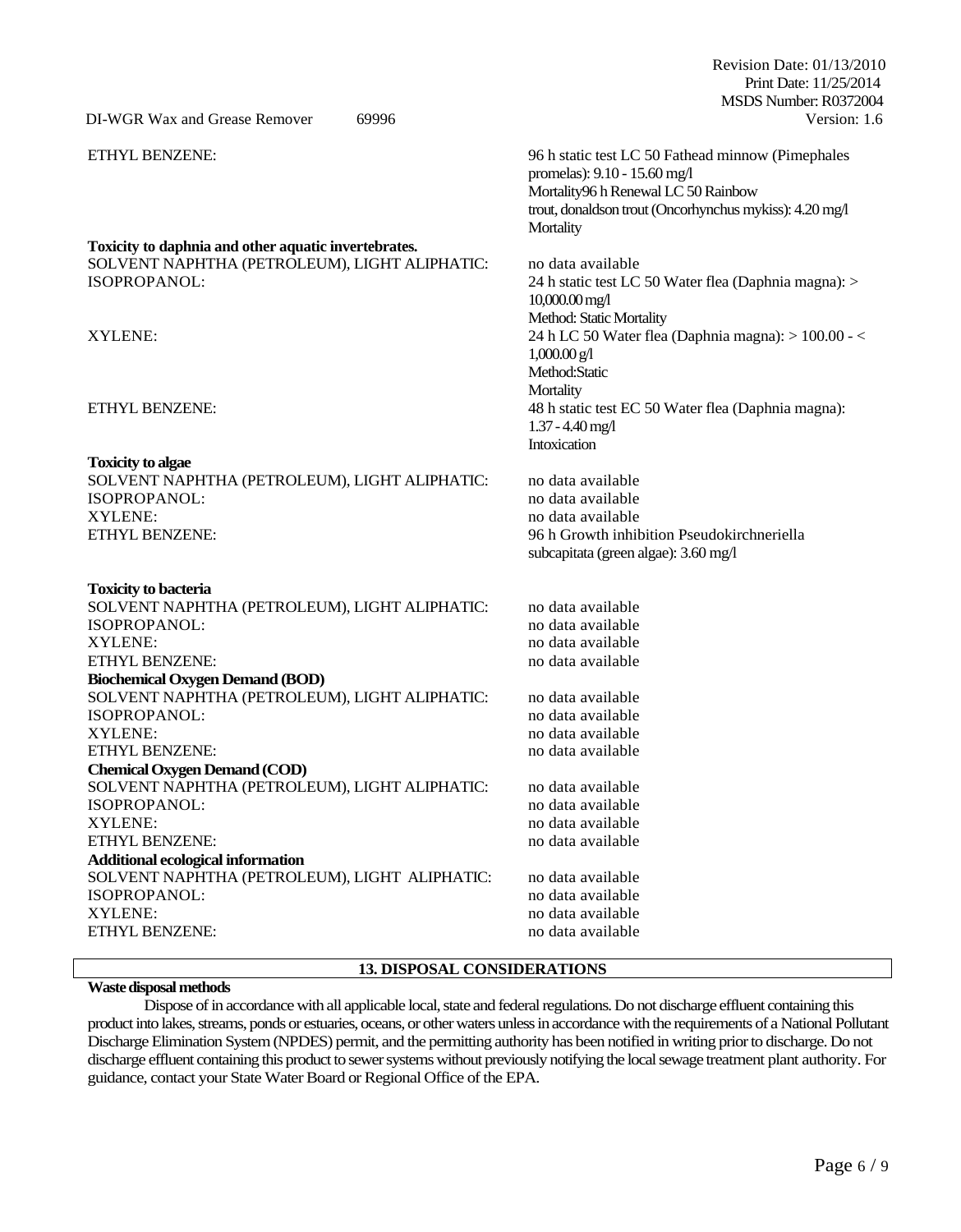DI-WGR Wax and Grease Remover 69996

### **14. TRANSPORT INFORMATION**

| <b>REGULATION</b> |                      |              |                   |                |                  |
|-------------------|----------------------|--------------|-------------------|----------------|------------------|
|                   | PROPER SHIPPING NAME | $*HAZARD$    | <b>SUBSIDIARY</b> | <b>PACKING</b> | <b>MARINE</b>    |
| <b>NUMBER</b>     |                      | <b>CLASS</b> | <b>HAZARDS</b>    | <b>GROUP</b>   | <b>POLLUTANT</b> |
|                   |                      |              |                   |                | /LTD. OTY        |

# **U.S. DOT - ROAD**

| <b>UN</b> | 1263 Paint related material                                |   | $_{\rm II}$                                                                 |  |
|-----------|------------------------------------------------------------|---|-----------------------------------------------------------------------------|--|
|           | <b>U.S. DOT - RAIL</b>                                     |   |                                                                             |  |
| UN        | 1263 Paint related material                                | 3 | $\mathbf{I}$                                                                |  |
|           | <b>U.S. DOT - INLAND WATERWAYS</b>                         |   |                                                                             |  |
| UN        | 1263 Paint related material                                | 3 | $\mathbf{I}$                                                                |  |
|           | <b>TRANSPORT CANADA - ROAD</b>                             |   |                                                                             |  |
|           | UN 1263 PAINT RELATED MATERIAL 3                           |   | $\mathbf H$                                                                 |  |
|           | <b>TRANSPORT CANADA - RAIL</b>                             |   |                                                                             |  |
|           | UN 1263 PAINT RELATED MATERIAL 3                           |   | H                                                                           |  |
|           | <b>TRANSPORT CANADA - INLAND WATERWAYS</b>                 |   |                                                                             |  |
|           | UN 1263 PAINT RELATED MATERIAL 3                           |   | $_{\rm II}$                                                                 |  |
|           | <b>INTERNATIONAL MARITIME DANGEROUS GOODS</b>              |   |                                                                             |  |
|           | UN 1263 PAINT RELATED MATERIAL 3                           |   | $\mathbf{H}$                                                                |  |
|           | INTERNATIONAL AIR TRANSPORT ASSOCIATION - CARGO            |   |                                                                             |  |
| <b>UN</b> | 1263 Paint related material                                |   | П                                                                           |  |
|           | <b>INTERNATIONAL AIR TRANSPORT ASSOCIATION - PASSENGER</b> |   |                                                                             |  |
| UN        | 1263 Paint related material                                |   | $\mathbf{I}$                                                                |  |
|           |                                                            |   | MEXICAN REGULATION FOR THE LAND TRANSPORT OF HAZARDOUS MATERIALS AND WASTES |  |
|           | UN 1263 PRODUCTOS PARA PINTURA 3                           |   | П                                                                           |  |

# **\*ORM = ORM-D, CBL = COMBUSTIBLE LIQUID**

Dangerous goods descriptions (if indicated above) may not reflect quantity, end-use or region-specific exceptions that can be applied. Consult shipping documents for descriptions that are specific to the shipment.

# **15. REGULATORY INFORMATION**

# **California Prop. 65**

WARNING! This product contains a chemical known in the State of California to cause cancer. ETHYLBENZENE BENZENE

WARNING! This product contains a chemical known in the State of California to cause birth defects or other reproductive harm. TOLUENE BENZENE

# **SARA Hazard Classification**

| Fire Hazard                                  |        |                |
|----------------------------------------------|--------|----------------|
| Acute Health Hazard                          |        |                |
| Chronic Health Hazard                        |        |                |
| <b>SARA 313 Component(s)</b>                 |        |                |
| <b>XYLENE</b>                                | 6.90%  |                |
| ETHYL BENZENE                                | 1.90 % |                |
| <b>New Jersey RTK Label Information</b>      |        |                |
| SOLVENT NAPHTHA (PETROLEUM), LIGHT ALIPHATIC |        | 64742-89-8     |
| <b>ISOPROPANOL</b>                           |        | $67-63-0$      |
| <b>XYLENE</b>                                |        | 1330-20-7      |
| ETHYL BENZENE                                |        | $100 - 41 - 4$ |
|                                              |        |                |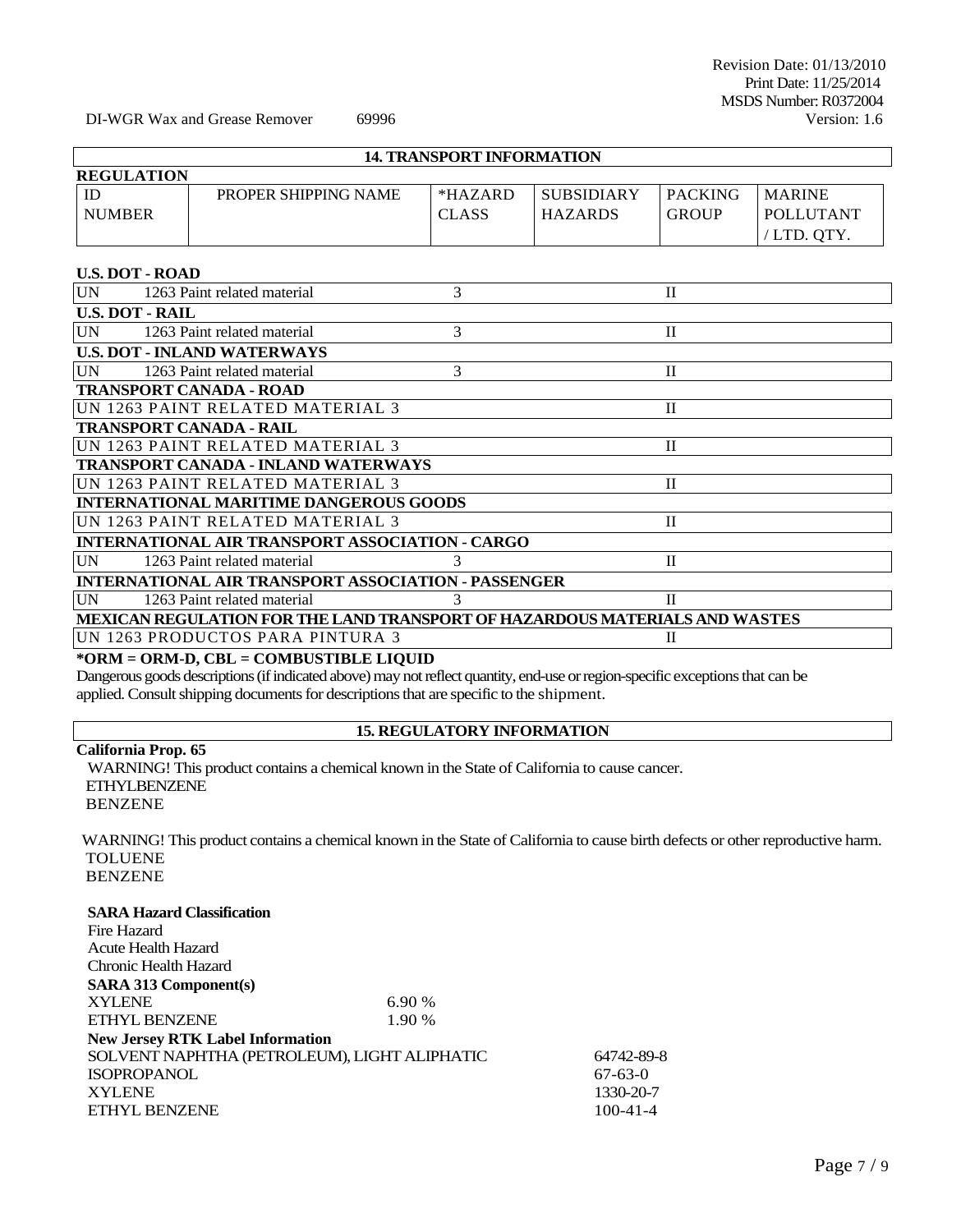Revision Date: 01/13/2010 Print Date: 11/25/2014 MSDS Number: R0372004<br>Version: 1.6

DI-WGR Wax and Grease Remover 69996

| Pennsylvania RTK Label Information                               |                   |                      |
|------------------------------------------------------------------|-------------------|----------------------|
| SOLVENT NAPHTHA (PETROLEUM), LIGHT ALIPHATIC                     |                   | 64742-89-8           |
| <b>ISOPROPANOL</b>                                               |                   | $67 - 63 - 0$        |
| <b>XYLENE</b>                                                    |                   | 1330-20-7            |
| <b>ETHYL BENZENE</b>                                             |                   | $100 - 41 - 4$       |
| <b>Notification status</b>                                       |                   |                      |
| <b>EU. EINECS</b>                                                |                   | y (positive listing) |
| US. Toxic Substances Control Act                                 |                   | y (positive listing) |
| Australia. Industrial Chemical (Notification and Assessment) Act |                   | y (positive listing) |
| Canada. Canadian Environmental Protection Act (CEPA).            |                   | y (positive listing) |
| Domestic Substances List (DSL). (Can. Gaz. Part II, Vol. 133)    |                   |                      |
| Japan. Kashin-Hou Law List                                       |                   | y (positive listing) |
| Korea. Toxic Chemical Control Law (TCCL) List                    |                   | y (positive listing) |
| Philippines. The Toxic Substances and Hazardous and Nuclear      |                   |                      |
|                                                                  | Waste Control Act | y (positive listing) |
| China. Inventory of Existing Chemical Substances                 |                   | y (positive listing) |
| <b>Reportable quantity - Product</b>                             |                   |                      |
| US. EPA CERCLA Hazardous Substances (40 CFR 302)                 |                   | $1275$ lbs           |
| <b>Reportable quantity-Components</b>                            |                   |                      |
| <b>ISOPROPANOL</b>                                               | $67 - 63 - 0$     |                      |

|                  | <b>HMIS</b> | <b>NFPA</b> |
|------------------|-------------|-------------|
| Health           | 1 *         |             |
| Flammability     |             |             |
| Physical hazards |             |             |
| Instability      |             |             |
| Specific Hazard  | $- -$       | $- -$       |

# **16. OTHER INFORMATION**

The information accumulated herein is believed to be accurate but is not warranted to be whether originating with the company or not. Recipients are advised to confirm in advance of need that the information is current, applicable, and suitable to their circumstances.